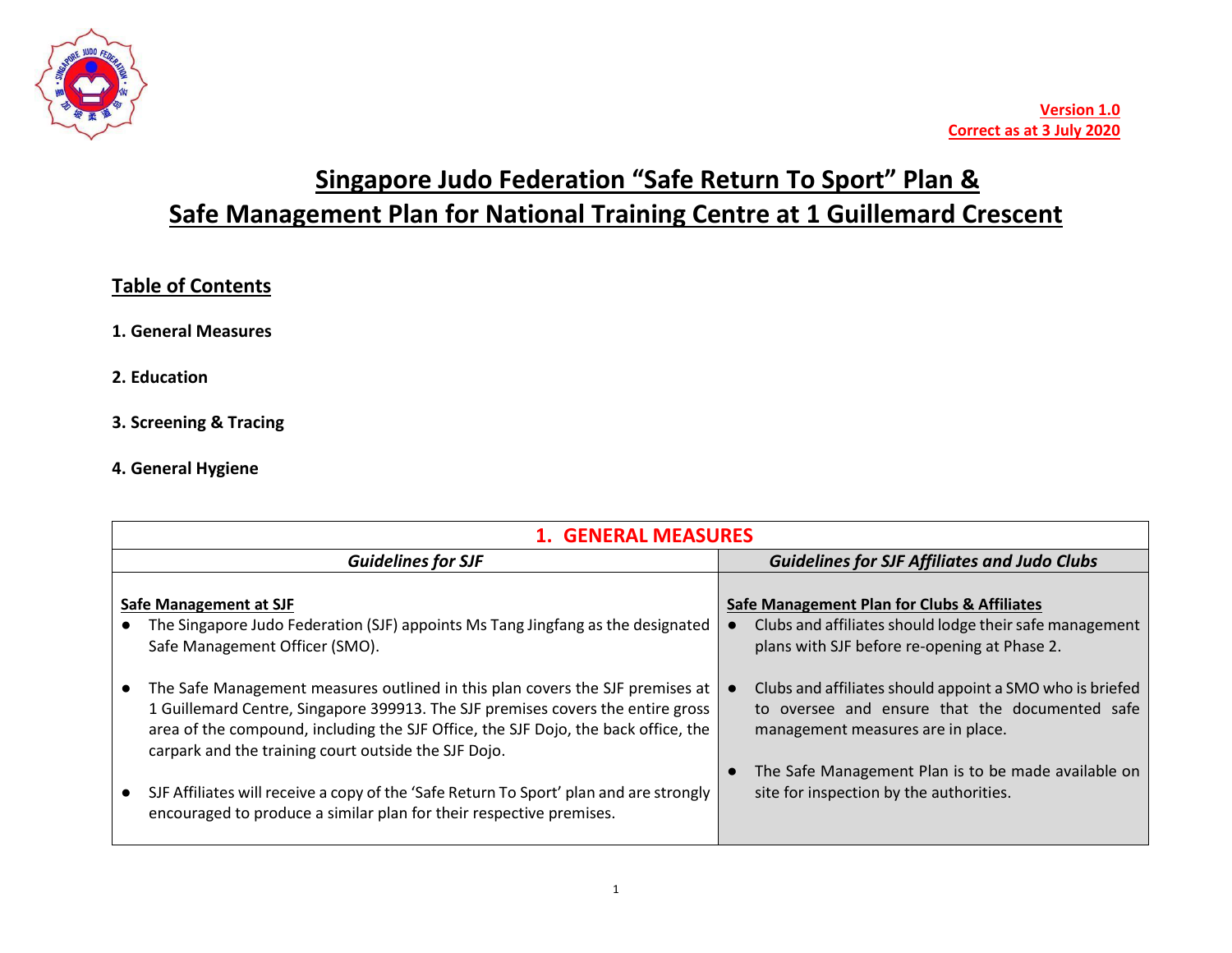

### **Facility Access**

- Individuals, including athletes, coaches or other approved personnel that show any signs of respiratory symptoms (cough, sore throat, fever (above 38 degree Celsius), sneezing, runny nose, breathlessness, loss of smell or anosmia), even if mild, must be denied entry.
- Staff and visitors to any facility within the SJF premise have to check-in through Safe Entry (located outside the main gates) before being permitted entry and are required to check out on exit and all are to download and activate the Trace Together App and keep it in active mode at all times.
- Temperature screening, health declaration and hand sanitizing are required prior to entry into the training venue within the SJF premise. Temperature screening is to be conducted by the training provider/tenant before allowing entry into the training venue.
- Individual with temperature above 38 degree Celsius will be denied entry to facility.

#### **General Measures**

- Athletes, coaches or other approved personnel who are unwell, on Stay Home Notice (SHN) or Quarantined Order will not be allowed to enter the venue.
- Mandatory handwashing before and after practice.
- Masks to be worn at **all times**, unless engaged in Judo practice.
- Athletes to keep personal belongings neatly and away from others'.
- No sharing of drink bottles, towels or other personal items.
- No sharing of equipment without appropriate cleaning or sanitisation between change of user.

#### **Facility Access**

- Affiliates and clubs are to implement the facility access measures and Safe Entry to all training facilities, including their respective dojos.
- Affiliates and clubs which operate on their own premises are to obtain SafeEntry QR code. Kindly log in to [www.ndi-api.gov.sg/safeentry](http://www.ndi-api.gov.sg/safeentry) with CorpPass account to obtain the QR code posters. Clubs and affiliates should not operate on premises without Safe Entry and all are to download and activate the Trace Together App and keep it in active mode at all times.
- Affiliates and clubs are to implement dedicated entry/exit points to their premises and movement control within the venue, as well as temperature screening prior to entry.

#### **General Measures**

● Affiliates and clubs should seek to replicate these measures.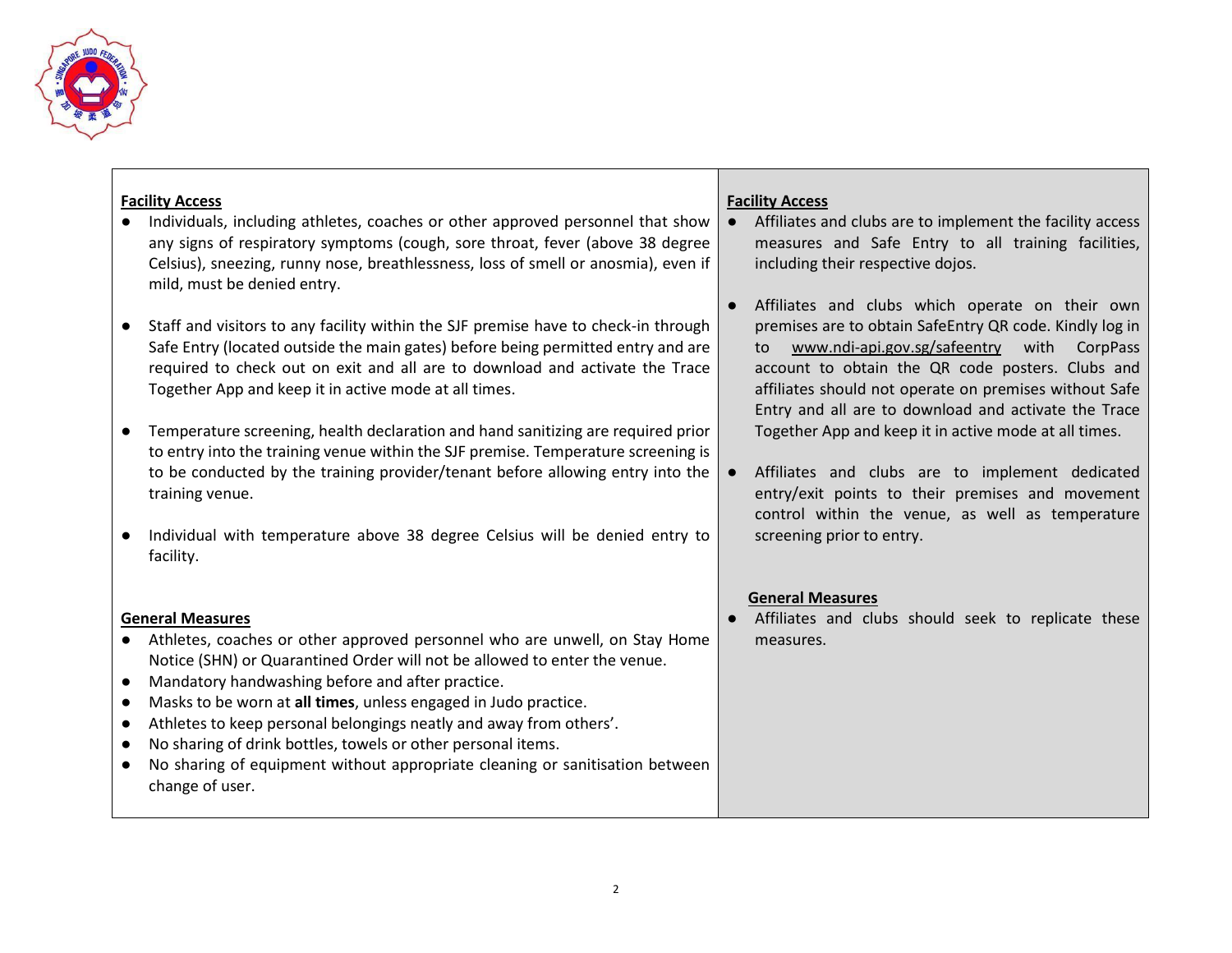

| 2. EDUCATION                                                                                                                                                                                                                                                                                                         |                                                                                                                                                                                                                                                                                                                                                                      |  |
|----------------------------------------------------------------------------------------------------------------------------------------------------------------------------------------------------------------------------------------------------------------------------------------------------------------------|----------------------------------------------------------------------------------------------------------------------------------------------------------------------------------------------------------------------------------------------------------------------------------------------------------------------------------------------------------------------|--|
| <b>Guidelines for SJF</b>                                                                                                                                                                                                                                                                                            | <b>Guidelines for SJF Affiliates and Judo Clubs</b>                                                                                                                                                                                                                                                                                                                  |  |
| <b>Safe Management Briefing</b><br>Sub-tenants of SJF premises, will be orientated on the guidelines provided by<br>SportSG on safe return to sport.<br>Sub-tenants of SJF premises are to develop their own Safe Management Plan<br>$\bullet$<br>substantially consistent with this document for submission to SJF. | <b>Safe Management Briefing</b><br>Affiliates and clubs are to attend the Safe Management<br>Officer course provided by external vendors (courses<br>are available on MOM website).<br>Representatives from affiliates and clubs are to develop<br>$\bullet$<br>their own Safe Management Plan substantially<br>consistent with this document for submission to SJF. |  |
| <b>Education Measures</b><br>Display clear stance towards social responsibility by promoting high level of<br>hygiene and upholding safe management practices by coaches and officials.                                                                                                                              | <b>Education Measures</b><br>Affiliates and clubs should seek to replicate the measure<br>implemented at SJF                                                                                                                                                                                                                                                         |  |
| SJF to issue official circulars (e.g. disseminated through email or chat groups) to<br>$\bullet$<br>clearly inform all athletes, officials, and sub-tenants of guidelines and practices<br>implemented at its premise.                                                                                               | Affiliates and clubs are to issue official circulars (e.g.<br>disseminated through email or chat groups) to clearly<br>inform all visitors and staff the guidelines and practices<br>implemented at their premises                                                                                                                                                   |  |
| Provide or display appropriate education material for individuals to promote<br>required behaviours (e.g. regular and thorough handwashing, covering mouth<br>and nose with a tissue or sleeve during coughing/sneezing).                                                                                            |                                                                                                                                                                                                                                                                                                                                                                      |  |
| All individuals are encouraged to download the TraceTogether app, as per<br>prevalent national guidelines.                                                                                                                                                                                                           |                                                                                                                                                                                                                                                                                                                                                                      |  |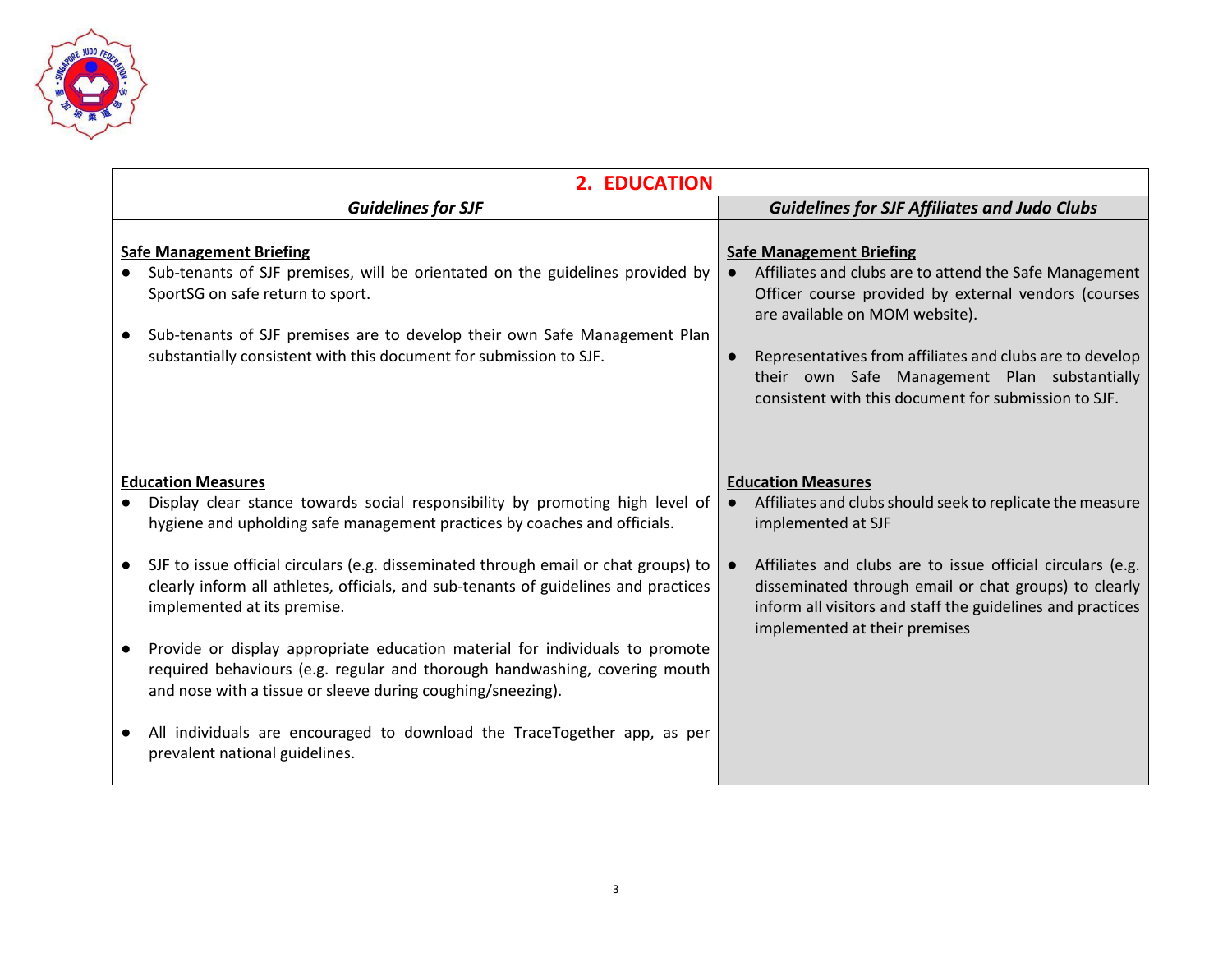

|                                                    | <b>3. SCREENING AND TRACING</b>                                                                                                                                                                                                                                                                                                                                                                                                          |           |                                                                                                                                                                          |  |
|----------------------------------------------------|------------------------------------------------------------------------------------------------------------------------------------------------------------------------------------------------------------------------------------------------------------------------------------------------------------------------------------------------------------------------------------------------------------------------------------------|-----------|--------------------------------------------------------------------------------------------------------------------------------------------------------------------------|--|
| <b>Guidelines for SJF</b>                          |                                                                                                                                                                                                                                                                                                                                                                                                                                          |           | <b>Guidelines for SJF Affiliates and Judo Clubs</b>                                                                                                                      |  |
| <b>Visitor Screening and Crowd Size Limitation</b> |                                                                                                                                                                                                                                                                                                                                                                                                                                          |           | <b>Visitor Screening and Crowd Size Limitation</b>                                                                                                                       |  |
|                                                    | Visitors with recent travel history to high risk countries* (if applicable) will not be<br>allowed to visit SJF premises.                                                                                                                                                                                                                                                                                                                | $\bullet$ | Affiliates and clubs should seek to replicate measures<br>implemented at SJF.                                                                                            |  |
|                                                    | * 'High risk countries' as defined and updated by the Ministry of Health.                                                                                                                                                                                                                                                                                                                                                                | $\bullet$ | Affiliates and clubs must adhere to the 1 person per 10<br>square metres limit or maximum capacity of 50                                                                 |  |
|                                                    | All visitors are to use SafeEntry to check in and check out upon each visit to SJF<br>premises.                                                                                                                                                                                                                                                                                                                                          |           | persons, not including staff, for their facilities<br>depending on their respective Gross Floor Area (GFA).<br>i.e. facility of up to 50 square metres can admit up to 5 |  |
|                                                    | A maximum of 1 person per 10 square metres is allowed within designated<br>communal spaces in the SJF premises (SJF Dojo, SJF Office, training court, etc.).<br>The maximum number of visitors to the SJF premises is 50 persons at any one<br>time, not including staff. i.e. GFA of SJF's premises is 539 square metres. As such,<br>going by 1 person per 10 square metres, SJF can have a maximum of 50 persons,<br>excluding staff. |           | pax while a 60 square metres facility can accommodate<br>6 pax (60 square metres/ 10 square metres per pax)<br>excluding staff.                                          |  |
|                                                    | Visitors are to use the TraceTogether app when they visit SJF premises.                                                                                                                                                                                                                                                                                                                                                                  |           |                                                                                                                                                                          |  |
|                                                    | All visitors, both walk-in and staff, are to sign-in at a visitor register (physical or<br>digital) maintained individually by SJF and sub-tenants of SJF premises. The visitor<br>register should contain full names, last four digits of NRIC/IDs and mobile<br>numbers of visitors. Check-in and check-out times must be stated also.                                                                                                 |           |                                                                                                                                                                          |  |
|                                                    | The visitor registers of SJF's sub-tenants should be accessible to SJF for contact<br>tracing purposes, when required by SJF.                                                                                                                                                                                                                                                                                                            |           |                                                                                                                                                                          |  |
|                                                    | Visitors are to maintain a safe distance of 1 metre from each other while accessing<br>and in the SJF premises.                                                                                                                                                                                                                                                                                                                          |           |                                                                                                                                                                          |  |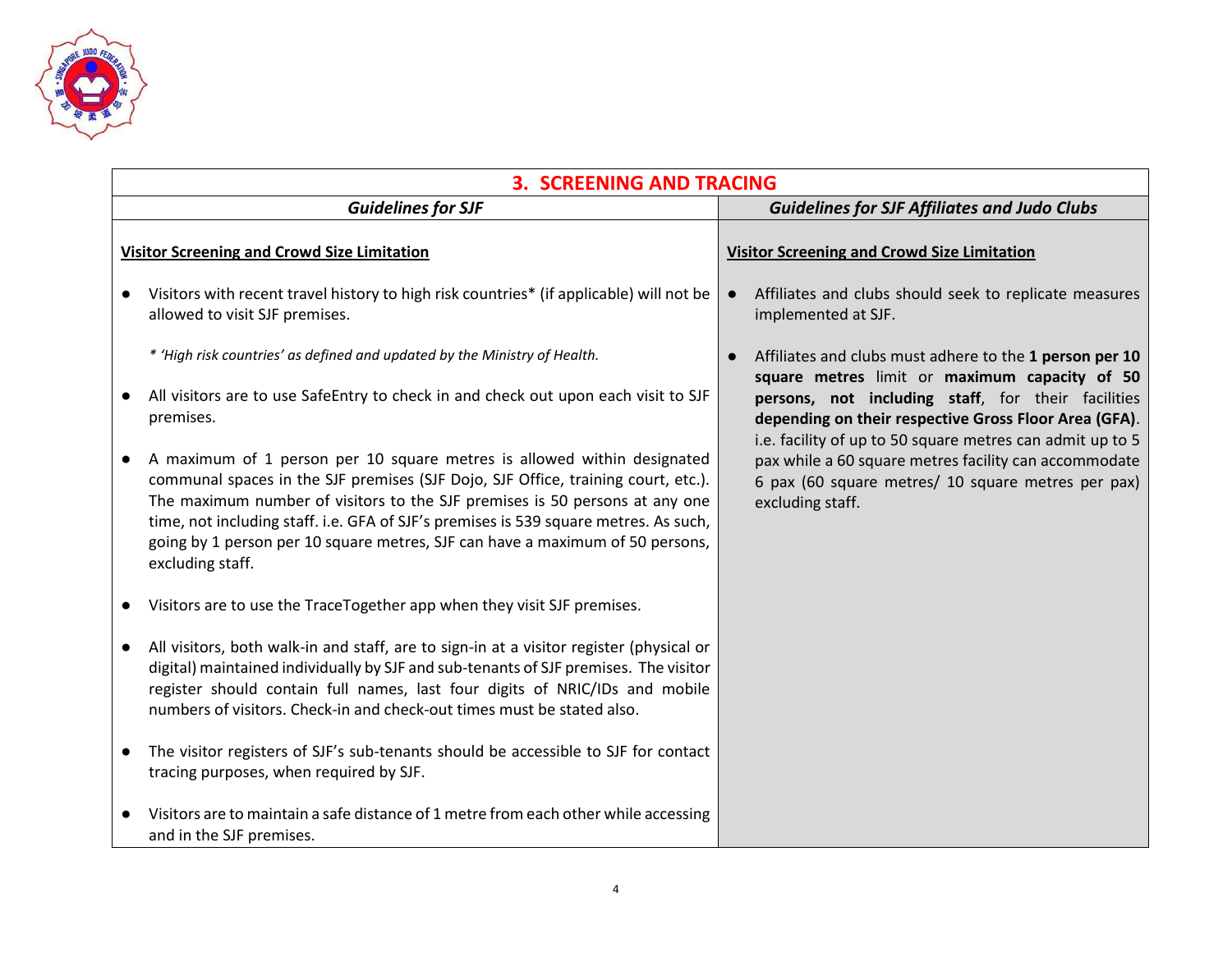

|                           | <b>4. MEASURES DURING TRAINING</b>                                                                                                                                                                                            |  |                                                                                                                                                                       |  |  |
|---------------------------|-------------------------------------------------------------------------------------------------------------------------------------------------------------------------------------------------------------------------------|--|-----------------------------------------------------------------------------------------------------------------------------------------------------------------------|--|--|
| <b>Guidelines for SJF</b> |                                                                                                                                                                                                                               |  | <b>Guidelines for SJF Affiliates and Judo Clubs</b>                                                                                                                   |  |  |
|                           | <b>DISTANCING AND SIZE LIMITATIONS</b>                                                                                                                                                                                        |  | <b>DISTANCING AND SIZE LIMITATIONS</b>                                                                                                                                |  |  |
|                           | Training activities that involve extensive body contact, including but not limited<br>to uchikomi with uke, randori/shiai and partnered exercises are not allowed.                                                            |  | Affiliates and clubs are to adhere to similar training<br>measures and modify their training programmes<br>accordingly.                                               |  |  |
|                           | Transient contact is allowed. (i.e. "fast touch and let go" - only short moments<br>of contact such as accidental contact during activities) Nonetheless, trainings<br>should be designed to minimize extensive body contact. |  | At any one time, the number of people allowed will be<br>dependent on respective GFA. Affiliates and clubs<br>should set a limit on the number of groups permitted in |  |  |
|                           | Depending on the GFA of the facility, there can be multiple groups of no more<br>than 5 persons per group (plus one coach per group is allowed). A distance of at<br>least 3 metres must be maintained between the groups.    |  | a single setting. There can be multiple groups of no<br>more than 5 persons in each group (plus one coach per<br>group is allowed).                                   |  |  |
|                           | For SJF Dojo, a maximum of 3 groups of 5 (plus one coach for each group of 5) are<br>allowed at any one time.                                                                                                                 |  |                                                                                                                                                                       |  |  |
|                           | There should be NO inter-mingling between groups.                                                                                                                                                                             |  |                                                                                                                                                                       |  |  |
|                           | One Coach is allowed to coach multiple groups of no more than 5 persons per<br>group and he/she is to maintain a 3-metres distance from the groups.                                                                           |  |                                                                                                                                                                       |  |  |
|                           | Within group, a safe distancing of 2 metres between individuals should be<br>maintained while exercising and 3 metres for indoor high intensity or high<br>movement activities.                                               |  |                                                                                                                                                                       |  |  |
|                           | Athletes and coaches to respect safe distancing measures as demarcated in the<br>training venue.                                                                                                                              |  |                                                                                                                                                                       |  |  |
|                           | Before and after training, masks are to be worn at all times. Masks can be taken<br>off only during training.                                                                                                                 |  |                                                                                                                                                                       |  |  |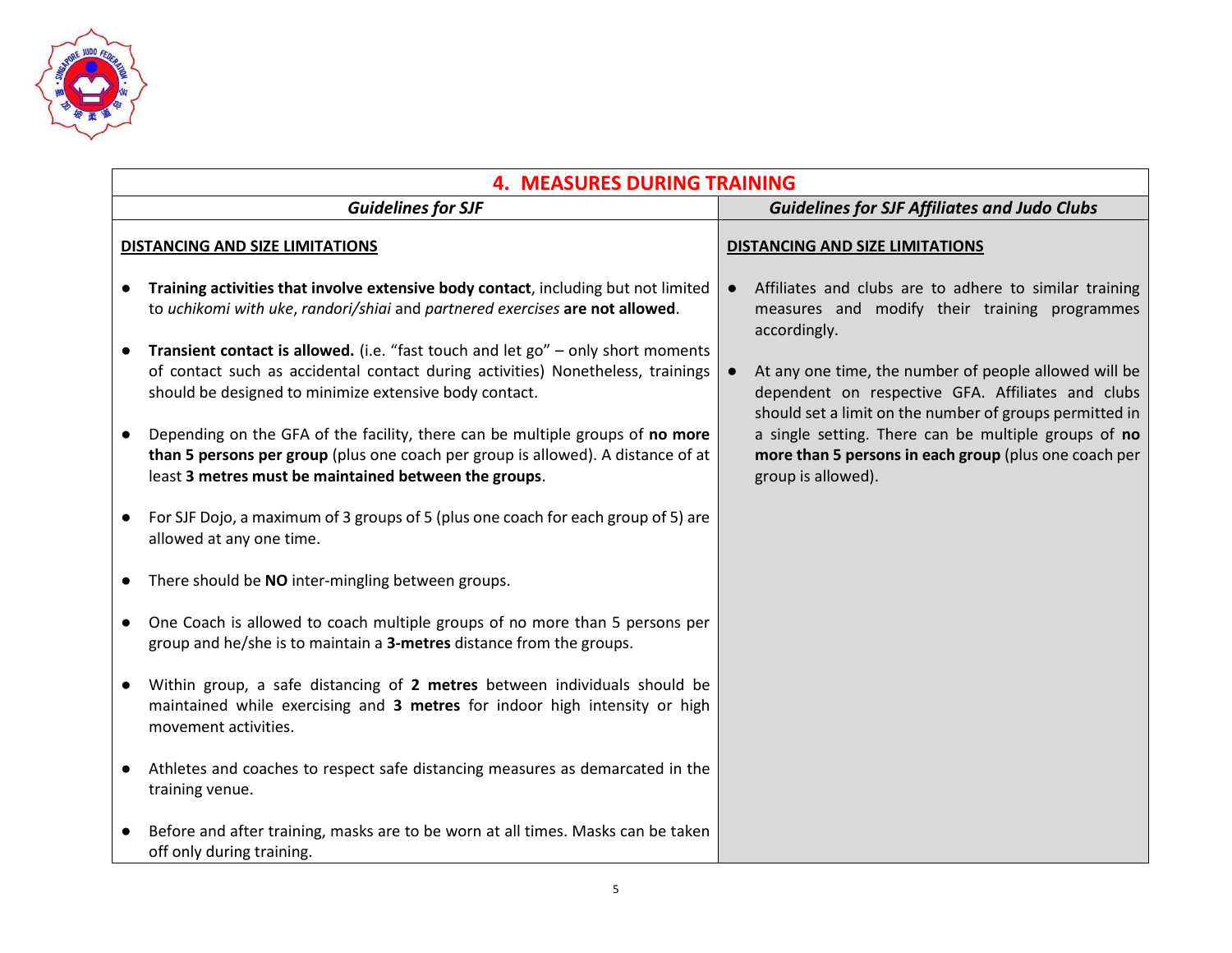

- All windows and doors in the SJF Dojo are to be open during training, to allow air circulation and ventilation.
- Groups of participants are **not to inter-mingle**. Coaches/administrators using SJF premises are to manage the grouping of participants and to ensure that repeat participants do not end up mixing on different days.
- To maximize training accessibility, sub-tenants may stagger training time for different groups of participants within their allocated time slots. However, access to the training venue will only be allowed upon the departure of another group so as to meet crowd size limitation guidelines.
- Shower facilities will be out-of-bounds for all sub-tenants and their club members. To minimize time in the premises, visitors are to shower at home upon completion of their training activities.
- Toilet facilities remain open. At any one time, a maximum of 2 persons can be inside each of the male/female toilet.
- Sharing of personal sporting equipment (e.g. bottles, towels, etc.) is prohibited.
- Equipment for common use have to be wiped down and/or sanitized after every individual use. The individual using the equipment is responsible for wiping down and/or sanitizing the equipment before use.
- Athletes and coaches/specialists of the national squads are to only commute between training venues and their residences, without unnecessary lingering in the SJF premises before/after training.
- Members of the SJF training squads are to return home immediately after training and are not to socialise before or after training.
- All common spaces within the SJF premises are to be utilized according to the 'use and leave' principle. Individuals are not allowed to loiter in common spaces.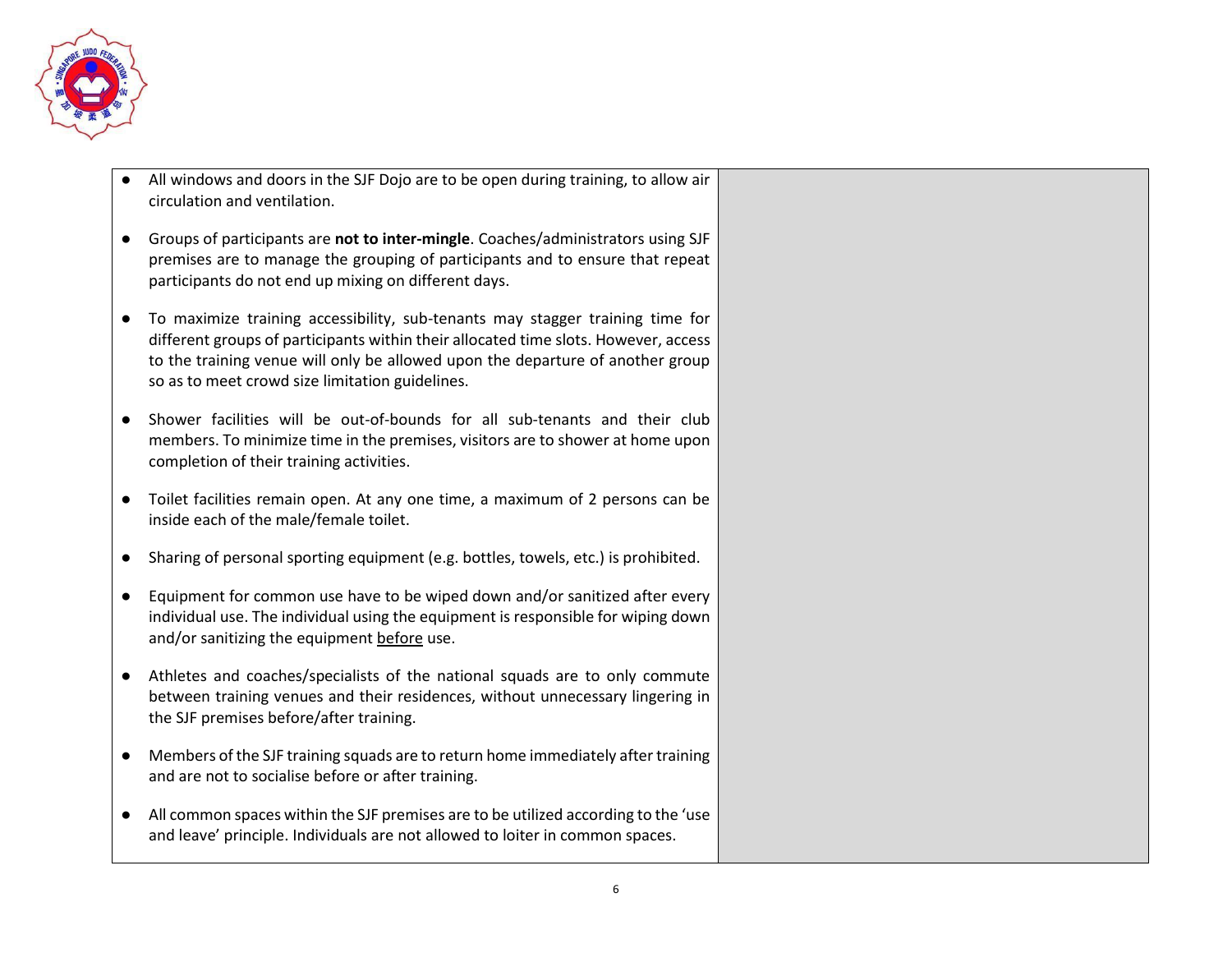

|           | <b>5. GENERAL HYGIENE</b>                                                                                                                |           |                                                                                                          |  |  |
|-----------|------------------------------------------------------------------------------------------------------------------------------------------|-----------|----------------------------------------------------------------------------------------------------------|--|--|
|           | <b>Guidelines for SJF</b>                                                                                                                |           | <b>Guidelines for SJF Affiliates and Judo Clubs</b>                                                      |  |  |
| $\bullet$ | Safe distancing of 2 metres is to be observed at all times within the SJF premises.                                                      | $\bullet$ | Affiliates and clubs should seek to replicate these<br>measures implemented at SJF.                      |  |  |
|           | Only 2 persons are allowed in the male/female changing room in the SJF Dojo at<br>any one time.                                          | $\bullet$ | To ensure a high level of hygiene in the training<br>environment, the training area should be cleaned in |  |  |
|           | The toilets and changing rooms within the SJF premises will be cleaned and<br>sanitized 3 times a week.                                  |           | between sessions.                                                                                        |  |  |
| $\bullet$ | Hand sanitizers will be provided at the entrance/exit of the SJF Dojo and will be<br>refilled every week.                                |           |                                                                                                          |  |  |
|           | There will be no sharing of Judogi at all times - Judgogi which are found in<br>common spaces will be cleared away after every training. |           |                                                                                                          |  |  |
| $\bullet$ | Shared equipment, e.g. throwing dummies, weights, etc., are to be wiped down<br>and/or sanitised after every use.                        |           |                                                                                                          |  |  |
|           | At the end of every training session, participants have to clean and mop the mats<br>in the SJF Dojo with water and disinfectant.        |           |                                                                                                          |  |  |
| $\bullet$ | The SJF Dojo's cleaning and sanitizing weekly schedule is as follows:<br>Monday (10 am)<br>Wednesday (10 am)<br>Friday (10 am)           |           |                                                                                                          |  |  |